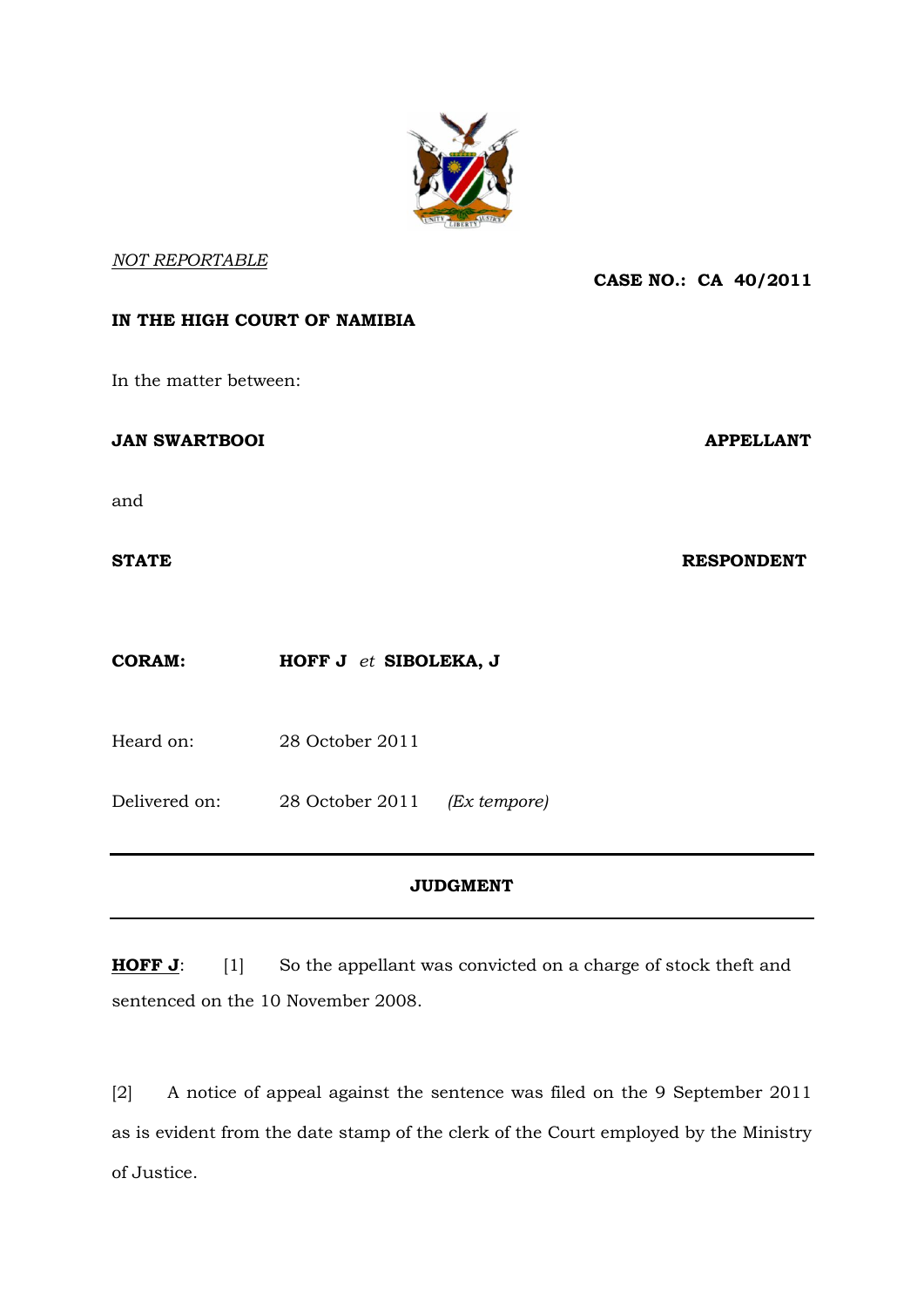[3] The rules of the Magistrate's Court Act provides that appellant must file such notice of appeal within the period of 14 days after he or she has been sentenced.

[4] Where an accused person fails to file the notice of appeal within the prescribed period an application for condonation of late filing of such notice must be launched by such an accused person. In such condonation application which must be on affidavit, the accused must explain the reason or the reasons for the late filing of such notice of appeal and must also deal with the merits of the case on appeal.

[5] Whereas in this case where there is in this case no such condonation application the Court is in no position to consider the appeal.

[6] In the result this appeal is accordingly struck from the role.

#### $\overline{\phantom{a}}$  ,  $\overline{\phantom{a}}$  ,  $\overline{\phantom{a}}$  ,  $\overline{\phantom{a}}$  ,  $\overline{\phantom{a}}$  ,  $\overline{\phantom{a}}$  ,  $\overline{\phantom{a}}$  ,  $\overline{\phantom{a}}$  ,  $\overline{\phantom{a}}$  ,  $\overline{\phantom{a}}$  ,  $\overline{\phantom{a}}$  ,  $\overline{\phantom{a}}$  ,  $\overline{\phantom{a}}$  ,  $\overline{\phantom{a}}$  ,  $\overline{\phantom{a}}$  ,  $\overline{\phantom{a}}$ **HOFF J**

I agree

2

**SIBOLEKA, J**

\_\_\_\_\_\_\_\_\_\_\_\_\_\_